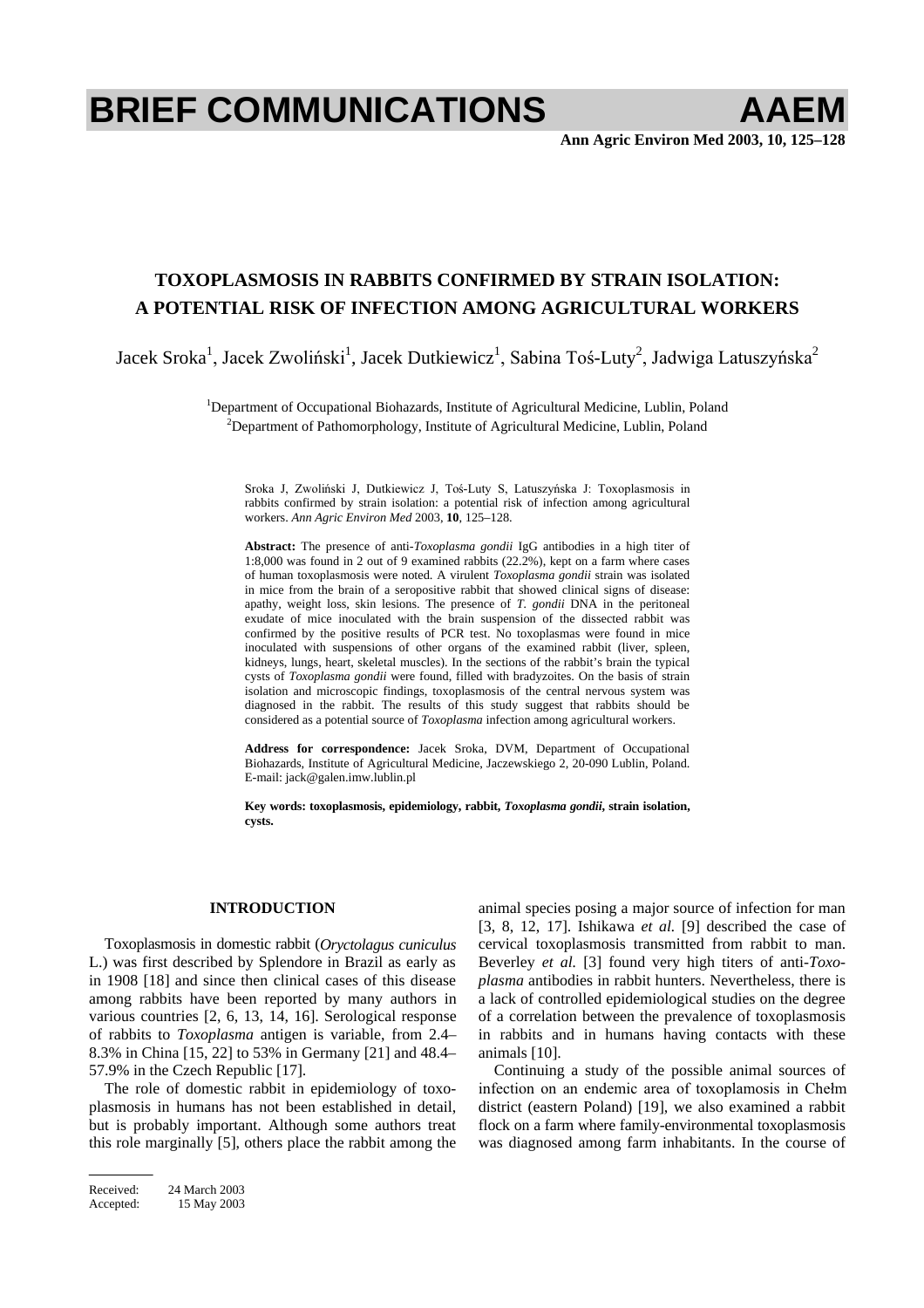this examination we found a case of clinical toxoplasmosis in rabbit confirmed by isolation of strain, as described below in detail.

# **MATERIALS AND METHODS**

**Examined rabbits.** Blood serum samples from 9 mixed breed rabbits of both sexes (5 males and 4 females) aged 1–3 years were examined for the presence of anti-*Toxoplasma* antibodies. The rabbits were housed in a shed and fed with vegetables and grass grown on the farm located in Sobibór area of Chełm district (eastern Poland). Positive serological response to *Toxoplasma* antigen was found in 3 out of 4 farm inhabitants. All seropositive persons experienced during the past 2 years cervical symptoms corresponding to lymphonodular form of toxoplasmosis. Two out of 3 cats kept on the farm showed positive serological reactions with *T. gondii* antigen.

**Serological examination.** Rabbits' sera were examined by the direct agglutination test with modifications suggested by Desmonts and Remington to detect antibodies in IgG class [4]. Sera were treated with 2-mercaptoethanol to reduce IgM antibodies and then incubated with formalintreated *Toxoplasma* antigen, prepared in the Department of Occupational Biohazards of the Institute of Agricultural Medicine, as described earlier [19]. Antigen was added to examined sera and the test was incubated for 24 hrs at 37ºC. Agglutination of parasites took place if the serum contained antibodies.

**Isolation of strain.** An attempt was made to isolate a *Toxoplasma gondii* strain from 1 rabbit showing strong serological response and clinical signs of infection. This was a 1-year old mixed breed male. The rabbit was killed by intraperitoneal injection of sodium pentabarbiton and dissected. Five gram portions of liver, spleen, kidneys, lungs, heart, skeletal muscles and brain were excised and each blended in 5 volumes of 0.9% NaCl in a blender for disruption of tissue. Then, the homogenate of brain was inoculated intraperitoneally into 4 female Swiss mice in the volume of 1 ml per mouse, while the homogenates of other organs were digested in pepsin according to recommendations by Dubey and Beattie [5]. To 30 ml of each homogenate were added: 25 ml of digestion fluid (pepsin with biological activity of 1:10000, 2.6 g; NaCl, 5.0 g; HCl, 7.0 ml; and distilled water to make 500 ml of solution). The homogenates were incubated at 37ºC for 90 min in a shaker, then filtered through gauze and centrifuged at 3,000 rev./min for 10 min. The supernatants were poured off while sediments resuspended in 5 ml of 0.9% NaCl. The suspensions were centrifuged as above and sediments were resuspended in antibiotic saline solution, each in 5 ml of 0.9% NaCl containing 1,000 penicillin units and 100 mg streptomycin per 1 ml. Each of the antibiotic saline solutions of digested homogenates of rabbit organs was inoculated intraperitoneally into 4 female Swiss mice, in the volume of 1 ml per mouse.



**Figure 1.** Two cysts of *Toxoplasma gondii* in the brain section of spontaneously infected rabbit.  $H+E$ ,  $\times$  670.

After 5 days post inoculation, randomly selected mice of each group (one mouse per group) were dissected and the smear preparations from peritoneal exudate, liver, lungs and brain were stained with Giemsa and checked for the presence of *Toxoplasma gondii* tachyzoites. Besides, the mice were observed each day for appearance of symptoms. Symptomatic mice were dissected and checked for the presence of *T. gondii*. After 6 weeks post inoculation, the remaining mice were dissected and the smear preparations from brain suspension in 0.9% NaCl were stained with Giemsa and checked for the presence of *Toxoplasma gondii* cysts containing bradyzoites. The mixed suspensions of brain, liver, spleen, heart and lungs from the dissected mice were inoculated into the next group of mice using the technique as above. The mice of this passage were checked after 5 days and 6 weeks for the presence of *T. gondii*.

**Histological examinations.** The portions of brain, liver, spleen, lung, heart and kidney excised from the rabbit dissected for strain isolation and from mice inoculated with rabbit's organ were examined with histological techniques. All organs were fixed in 10% neutral buffered formalin, embedded in paraffin, sectioned 6  $\mu$ m thick, and stained with hematoxylin and eosin (H+E).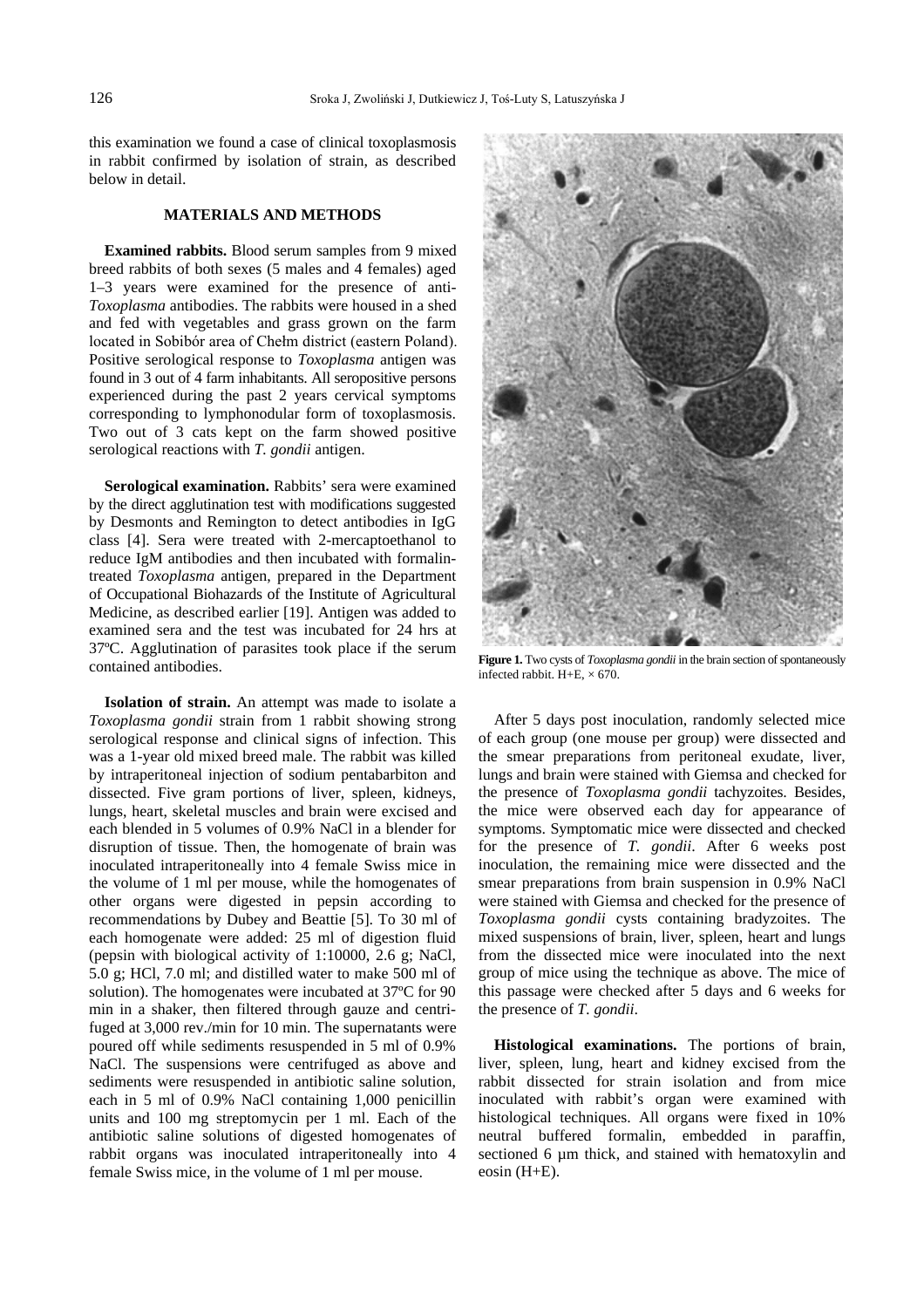**Polymerase chain reaction (PCR).** PCR test was used for confirmation of the presence of *Toxoplasma gondii* DNA in the peritoneal exudate of 4 mice inoculated with the brain suspension of the dissected rabbit. Isolation and amplification of *T. gondii* DNA was performed using a PCR kit obtained from DNA-GDANSK II s.c. (Gdańsk, Poland). Detection of *T. gondii* DNA was based on amplification of gene fragment coding 65 kDa antigen protein in 2 subsequent reactions with the same pair of primers. The size of the amplified fragment was 262 base pairs.

#### **RESULTS**

The presence of anti-*Toxoplasma gondii* antibodies of IgG class was found in 2 out of 9 examined rabbits (22.2%), in a high titer of 1:8,000. One of the seropositive rabbits showed clinical signs of disease: apathy, weight loss, skin lesions. Using the procedure described above, a virulent *Toxoplasma gondii* strain was isolated in mice from the brain of this rabbit. After 13 days post inoculation, signs of slight apathy were noticed in 2 out of 4 mice originally inoculated with the brain suspension of the rabbit. The mice were dissected and the presence of rare *Toxoplasma gondii* tachyzoites was noted, in their peritoneal exudate and liver. In the course of subsequent passages by injecting the exudate to healthy mice at the constant dose of 1 ml per mouse, the proliferation of parasites occurred, shown by earlier appearance of signs of disease: at 10 days post inoculation at the second passage and at 6 days post inoculation at the third and later passages. The *T. gondii* tachyzoites were more abundant in organs and exudate of infected mice; most of them occurred intracellularly. After the third passage, the concentration of toxoplasmas in peritoneal exudate maintained at the steady level of  $10<sup>4</sup>/ml$ . The presence of *T. gondii* DNA in the exudate of mice inoculated with the brain suspension of the dissected rabbit was confirmed by the positive results of PCR test. No toxoplasmas were found in mice inoculated with suspensions of other organs of the examined rabbit (liver, spleen, kidneys, lungs, heart, skeletal muscles).

In the sections of the rabbit's brain the typical cysts of *Toxoplasma gondii* were found, filled with bradyzoites (Fig. 1). The cysts measured on the average 25.4–51.2 µm. Neither cysts nor other forms of *Toxoplasma gondii*  were found in the other organs of the rabbit. On the basis of strain isolation and microscopic findings, toxoplasmosis of the central nervous system was diagnosed in the rabbit.

## **DISCUSSION**

The described case of clinical toxoplasmosis in rabbit is noteworthy because of the localization of parasites only in the brain since until recently the presence of toxoplasmas and pathologic lesions were reported mostly in the spleen, liver, heart and lung of rabbits [2, 6, 7, 13]. Kapperud [11] found no *Toxoplasma* cysts in histological examination of brain tissue from 51 wild rabbits. The present work

confirms the possibility of spontaneous development of *T. gondii* in rabbits' brain that was first described by Levaditi *et al.* [14] and further evidenced by the isolation of *Toxoplasma* strains by Lainson [12] and Werner [21]. Toś-Luty [20] has demonstrated proliferation of parasites in the brains of rabbits experimentally infected with two strains of *T. gondii*.

In spite of numerous descriptions of clinical toxoplasmosis in rabbits, *Toxoplasma* strains have seldom been isolated from these animals, to the best of our knowledge in less than 10 countries. The isolations of rabbit strains of *T. gondii* have been reported from the United Kingdom [12], Germany [21], and Bulgaria [1]. This paper presents the first isolation of *Toxoplasma gondii* strain from rabbit in Poland.

A possibility that infected rabbits might be a source of toxoplasmosis stated in farm inhabitants cannot be excluded, but is uncertain, the more so as seropositive cats lived on the same farm. Thus, a probability of the transmission of disease from rabbit to human is less in our case compared to the case described by Ishikawa *et al.* [9].

A limitation of this preliminary study is the small number of examined animals which does not allow the drawing of any firm conclusions. Nevertheless, the obtained results suggest that rabbits should be considered as a potential source of *Toxoplasma* infection among agricultural workers.

#### **Acknowledgement**

This study was supported in part by the Polish State Committee for Scientific Research (KBN) (Grant No. 6 P05D 06 120).

#### **REFERENCES**

1. Arnaudov D: Comparative studies of the virulent and immunogenic properties of the Toxoplasma strains isolated from domestic animals. *Vet Med Nauki* 1978, **15**, 38-46 (in Bulgarian).

2. Bergmann V, Heidrich R, Kiupel H: Acute toxoplasmosis outbreak in rabbit flocks. *Angew Parasitol* 1980, **21**, 1-6 (in German).

3. Beverley JK, Caley JP, Roseman CJ: Human Toxoplasma infection. *J Hyg* 1954, **52**, 37-46.

4. Desmonts G, Remington JS: Direct agglutination test for diagnosis of Toxoplasma infection: method for increasing sensitivity and specificity. *J Clin Microbiol* 1980, **11**, 562-568.

5. Dubey JP, Beattie CP: *Toxoplasmosis of Animals and Man*. CRC Press, Boca Raton, FL 1988.

6. Dubey JP, Brown CA, Carpenter JL, Moore JJ: Fatal toxoplasmosis in domestic rabbits in the USA. *Vet Parasitol* 1992, **44**, 305-309.

7. Gustafsson K, Uggla A, Jarplid B: *Toxoplasma gondii* infection in the mountain hare (*Lepus timidus*) and domestic rabbit (*Oryctolagus cuniculus*). I. Pathology*. J Comp Pathol* 1997, **117**, 351-360.

8. Ibragimova NM, Lopatinkiova VN *et al.*: Rabbit as an important source of toxoplasmosis in humans. *Trudy Med Inst Alma Ata* 1964, **21**, 505-507 (in Russian).

9. Ishikawa T, Nishino H, Ohara M, Shimosato T, Nanba K: The identification of a rabbit-transmitted cervical toxoplasmosis mimicking malignant lymphoma. *Am J Clin Pathol* 1990, **94**, 107-110.

10. Janitschke K: Animals as a source of Toxoplasma infection in man. *Dtsch Med Wschr* 1971, **96**, 78-83 (in German).

11. Kapperud G: Survey for toxoplasmosis in wild and domestic animals from Norway and Sweden. *J Wildl Dis* 1978, **14**, 157-162.

12. Lainson R: Toxoplasmosis in England. The rabbit (*Oryctolagus cuniculus*) as a host of *Toxoplasma gondii*. *Ann Trop Med Parasitol* 1955, **49**, 384-390.